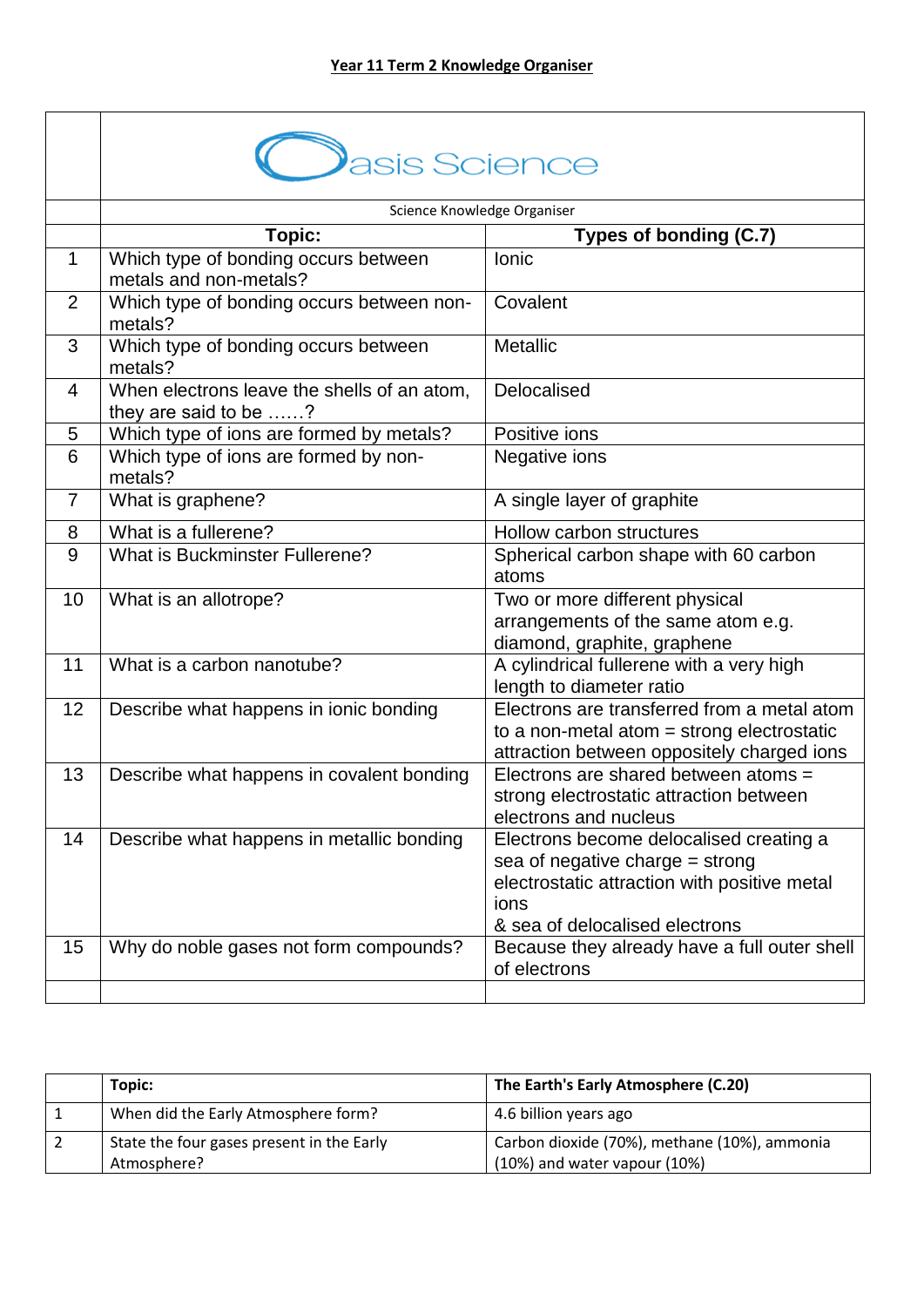| $\overline{3}$ | Where did the gases in the early atmosphere come<br>from?                                               | Volcanic activity                                                                                                                |
|----------------|---------------------------------------------------------------------------------------------------------|----------------------------------------------------------------------------------------------------------------------------------|
| 4              | What are the 2 most prevalent gases in the                                                              | Nitrogen (78%) and Oxygen (21%)                                                                                                  |
|                | atmosphere today?                                                                                       |                                                                                                                                  |
| 5              | How much carbon dioxide is there in the Earth's<br>atmosphere today?                                    | 0.0004                                                                                                                           |
| 6              | State the substances that have trapped carbon<br>dioxide under the ground                               | <b>Fossil Fuels and Sedimentary rocks</b>                                                                                        |
| $\overline{7}$ | Name the process by which the oceans are thought<br>to have formed                                      | Condensation of water vapour                                                                                                     |
| 8              | Where do our current levels of nitrogen come from?                                                      | Volcanoes                                                                                                                        |
| 9              | Name the process that converts carbon dioxide into<br>oxygen.                                           | Photosynthesis                                                                                                                   |
| 10             | Which organism is responsible for releasing nitrogen<br>from plants?                                    | <b>Bacteria</b>                                                                                                                  |
| 11             | State the naturally occurring phenomenon that is<br>believed to have converted gases into nitrogen?     | Lightening                                                                                                                       |
| 12             | State the process that releases nitrogen from<br>organisms on death                                     | Decomposition                                                                                                                    |
| 13             | State the 4 processes that lead to a reduction in CO2<br>between the Early Atmosphere and today.        | 1) Dissolved in seas<br>2) Trapped in rocks                                                                                      |
|                |                                                                                                         | 3) Photosynthesis                                                                                                                |
|                |                                                                                                         | 4) Trapped in fossil fuels                                                                                                       |
| 14             | Name the process that caused an increase in oxygen                                                      | Photosynthesis                                                                                                                   |
|                | levels                                                                                                  |                                                                                                                                  |
| 15             | Which two organisms caused an increase in oxygen<br>levels?                                             | Algae and green plants                                                                                                           |
|                |                                                                                                         |                                                                                                                                  |
|                | Topic:                                                                                                  | Global warming and air pollution (C.21)                                                                                          |
| $\mathbf{1}$   | Name the 3 greenhouse gases                                                                             | Water, Methane, carbon dioxide                                                                                                   |
| $\overline{2}$ | Name the greenhouse gas produced by rice fields                                                         | Methane (CH4)                                                                                                                    |
| 3              | Name the three types of radiation emitted by the<br>sun                                                 | Infrared (long wave), visible light (short wave) and<br>UV (short wave)                                                          |
| 4              | Name the one type of radiation emitted by the Earth                                                     | Infrared radiation (long wave)                                                                                                   |
| 5              | What happens to the majority of radiation emitted<br>by the sun when it gets to the Earth's atmosphere? | It passes through (is transmitted)                                                                                               |
| 6              | What happens to the majority of radiation emitted<br>by the Earth when it reaches the atmosphere?       | It is absorbed                                                                                                                   |
| $\overline{7}$ | State 2 human activities that increase the amount of<br>carbon dioxide in the atmosphere                | Burning fossil fuels, deforestation                                                                                              |
| 8              | State 3 human activities that increase the amount of<br>methane in the atmosphere                       | Decaying organic matter, growing rice, cattle<br>farming                                                                         |
| 9              | Why is global climate change difficult to model?                                                        | Involves many factors                                                                                                            |
| 10             | What is the main cause of global climate change?                                                        | Increase in average global temperature                                                                                           |
| 11             | State 6 potential effects of global climate change                                                      | 1) Ice caps melting 2) Sea level rising 3) Loss of<br>habitats 4) Desertification 5) Changes in migratory<br>patterns 6) Drought |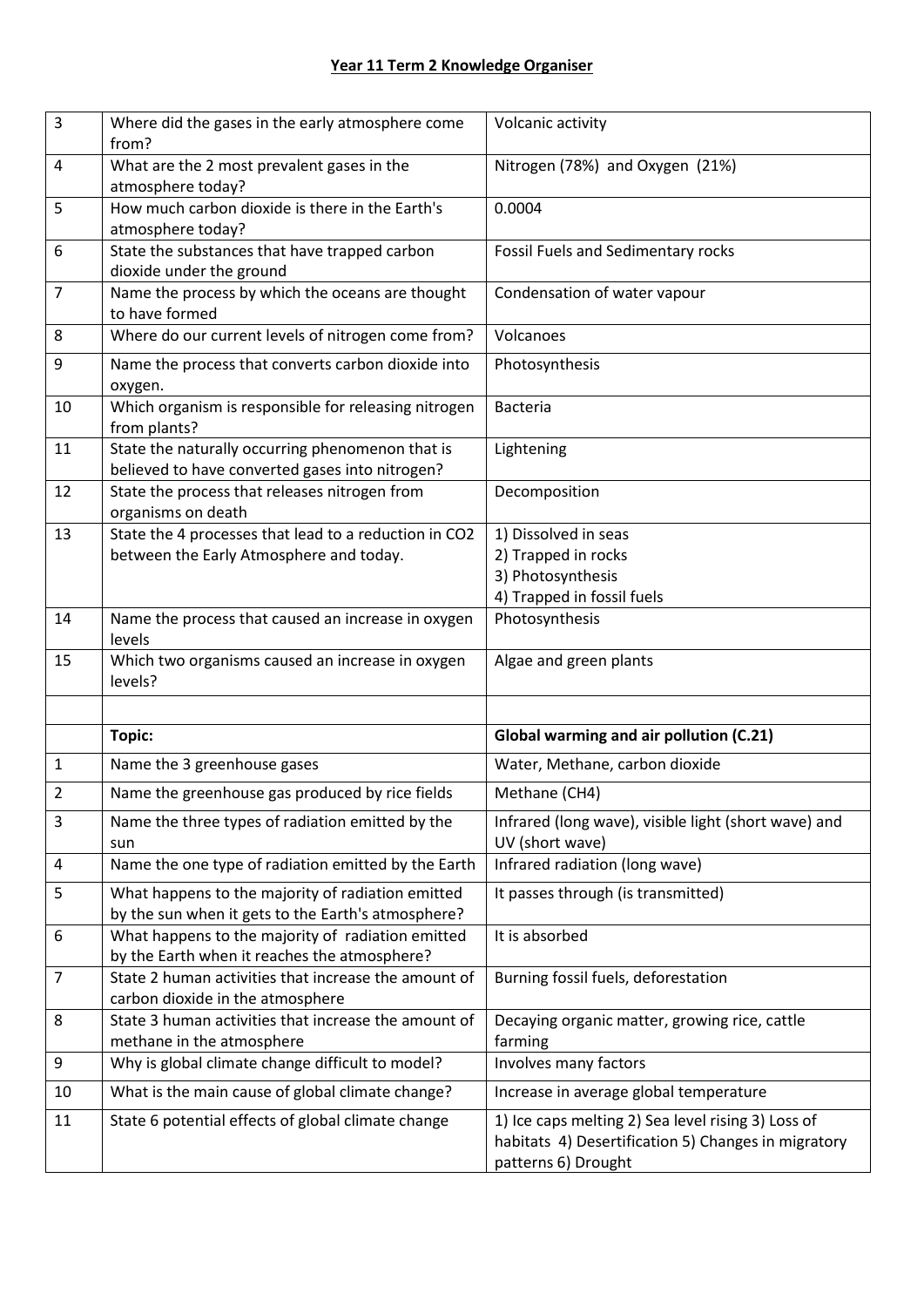| 12             | Define 'carbon footprint'                              | The total amount of CO2 and other greenhouse         |
|----------------|--------------------------------------------------------|------------------------------------------------------|
|                |                                                        | gases emitted over the full life cycle of a produce, |
|                |                                                        | service or event                                     |
| 13             | State three ways we can reduce our carbon              | 1) recycle 2) take public transport 3) use renewable |
|                | footprint?                                             | energies                                             |
| 14             | State two effect of carbon particulates (soot) being   | Global dimming & asthma                              |
|                | released into the atmosphere                           |                                                      |
| 15             | State the effect of sulphur dioxides and nitrogen      | Acid rain & respiratory problems                     |
|                | oxides being released into the atmosphere              |                                                      |
|                |                                                        |                                                      |
|                |                                                        |                                                      |
|                | <b>Topic:</b>                                          | Finite resources, water and waste (C.22)             |
| $\mathbf{1}$   | State 4 factors that humans use the Earth's            | Warmth, Shelter, Food, Transport                     |
|                | resources for                                          |                                                      |
| 2              | State 4 products gained from the Earth                 | Food, Timber, Clothing, Fuel                         |
| 3              | Define "finite"                                        | Will run out                                         |
| 4              | Define "sustainable development"                       | Development that meets the needs of the current      |
|                |                                                        | generation without compromising the ability to       |
|                |                                                        | meet the needs of future generations                 |
| 5              | State two examples of synthetic materials that are     | Artificial leather, Synthetic rubber                 |
|                | replacing natural materials                            |                                                      |
| 6              | What is the name given to water that is safe to        | Potable                                              |
|                | drink?                                                 |                                                      |
| $\overline{7}$ | State the two stages of making potable water from a    | 1) Filter bed                                        |
|                | lake or river                                          | 2) Sterilise (with chlorine)                         |
|                |                                                        | 3) Add fluoride                                      |
| 8              | Why is fluoride added to drinking water?               | Reduce tooth decay                                   |
| 9              | State three things that can be used to sterilise water | UV, ozone, chlorine                                  |
| 10             | State two ways that desalination can be carried out    | Reverse osmosis or distillation                      |
| 11             | State one disadvantage of desalination.                | Requires large amounts of energy                     |
| 12             | Is potable water pure?                                 | No, it contains lots of minerals                     |
| 13             | Describe the two steps in desalination                 | 1) Heat water (evaporation)                          |
|                |                                                        | 2) Cool (condensation)                               |
| 14             | State the 4 stages of waste water treatment            | 1) Screening, 2) Sedimentation, 3) Anaerobic         |
|                |                                                        | digestion (sewage), 4) Aerobic biological treatment  |
|                |                                                        | (effluent)                                           |
| 15             | What are the 4 stages of an LCA?                       | 1) Extracting & processing raw materials             |
|                |                                                        | 2) Manufacturing and packing                         |
|                |                                                        | 3) Use during it's life                              |
|                |                                                        | 4) Disposal                                          |
|                |                                                        |                                                      |
|                | <b>Topic:</b>                                          | RP: Water purification (C8) (C.42)                   |
| 1              | What is the aim of experiment 1?                       | To determine if a sample of water is pure            |
| 2              | What is the independent variable?                      | The sample of water                                  |
| 3              | What is the dependent variable?                        | pH and mass of dissolved solids                      |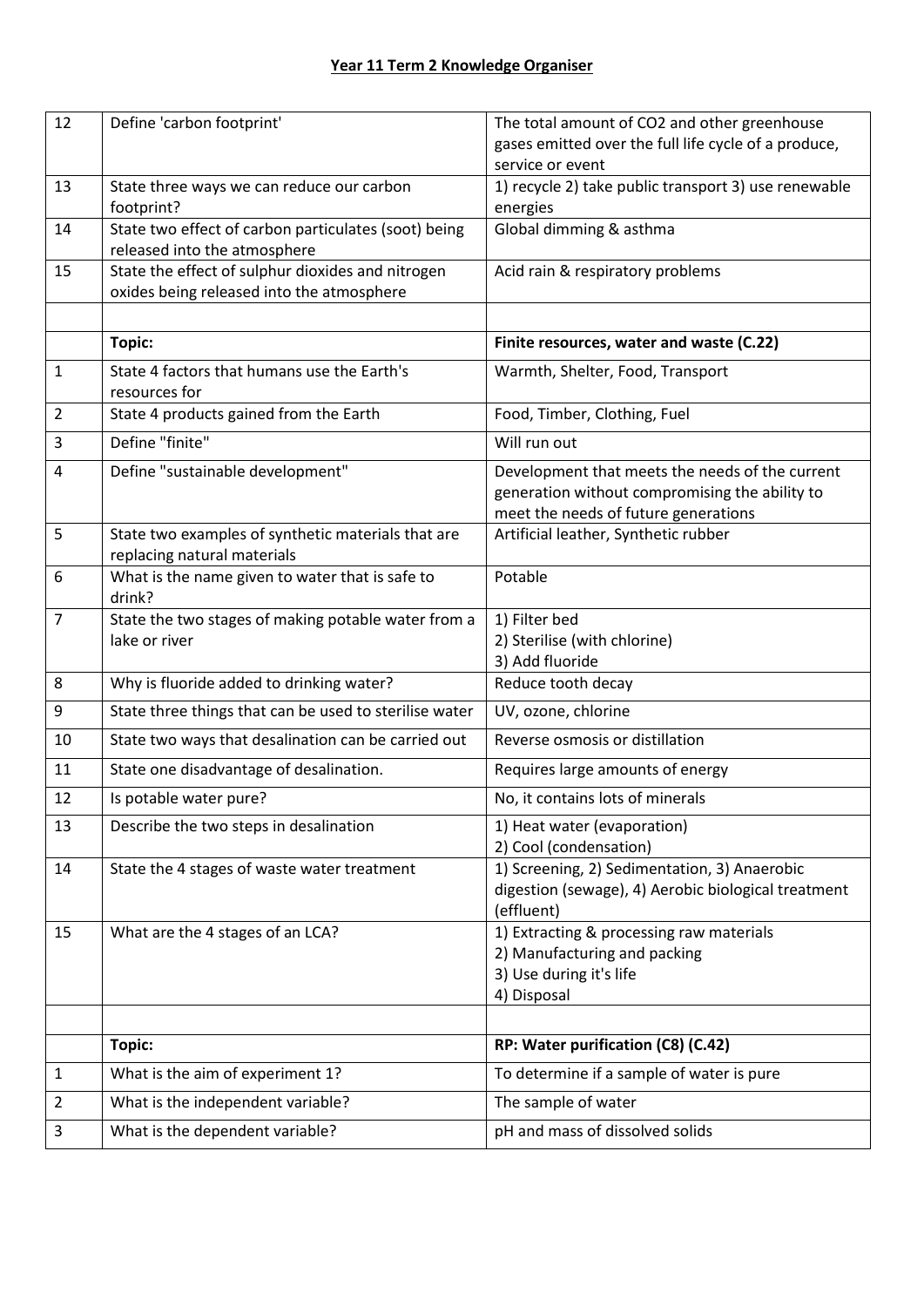| $\overline{4}$ | Name the control variable                                            | Volume of water                                                                                                                                                         |
|----------------|----------------------------------------------------------------------|-------------------------------------------------------------------------------------------------------------------------------------------------------------------------|
| 5              | How is the pH of the samples tested?                                 | Using universal indicator                                                                                                                                               |
| 6              | What should the pH be?                                               | 7 (green)                                                                                                                                                               |
| 7              | How do we test for dissolved solids?                                 | 1) Weigh an empty evaporating basin<br>2) Fill evaporating basin with water sample<br>3) Heat gently using Bunsen burner<br>4) Re-weight basin once water has evporated |
| 8              | If water contains dissolved solids (is impure) what<br>would we see? | The mass of the basin would increase                                                                                                                                    |
| 9              | What is the aim of experiment 2?                                     | To purify a sample of water to make it potable                                                                                                                          |
| 10             | What process can be used to purify water?                            | <b>Distillation</b>                                                                                                                                                     |
| 11             | Name the changes in state that occur during<br>distillation          | Evaporation --> condensation                                                                                                                                            |
| 12             | How is the water evaporated?                                         | Heating the conical flask gently                                                                                                                                        |
| 13             | How is evaporated water collected?                                   | Using a delivery tube and bung                                                                                                                                          |
| 14             | How is the water condensed back into a liquid?                       | Placing the test tube in a beaker of iced water                                                                                                                         |
| 15             | How can we test if the water is pure?                                | Use cobalt chloride paper to test whether the<br>substance is water (it will turn blue -> pink).                                                                        |
|                |                                                                      |                                                                                                                                                                         |

|    | Topic:                                                                            | Finite resources, water and waste (C.22)                                                                                                  |
|----|-----------------------------------------------------------------------------------|-------------------------------------------------------------------------------------------------------------------------------------------|
| 1  | State 4 factors that humans use the Earth's resources for                         | Warmth, Shelter, Food, Transport                                                                                                          |
| 2  | State 4 products gained from the Earth                                            | Food, Timber, Clothing, Fuel                                                                                                              |
| 3  | Define "finite"                                                                   | Will run out                                                                                                                              |
| 4  | Define "sustainable development"                                                  | Development that meets the needs of the current<br>generation without compromising the ability to<br>meet the needs of future generations |
| 5  | State two examples of synthetic materials that are<br>replacing natural materials | Artificial leather, Synthetic rubber                                                                                                      |
| 6  | What is the name given to water that is safe to drink?                            | Potable                                                                                                                                   |
| 7  | State the two stages of making potable water from a lake<br>or river              | 1) Filter bed<br>2) Sterilise (with chlorine)<br>3) Add fluoride                                                                          |
| 8  | Why is fluoride added to drinking water?                                          | Reduce tooth decay                                                                                                                        |
| 9  | State three things that can be used to sterilise water                            | UV, ozone, chlorine                                                                                                                       |
| 10 | State two ways that desalination can be carried out                               | Reverse osmosis or distillation                                                                                                           |
| 11 | State one disadvantage of desalination.                                           | Requires large amounts of energy                                                                                                          |
| 12 | Is potable water pure?                                                            | No, it contains lots of minerals                                                                                                          |
| 13 | Describe the two steps in desalination                                            | 1) Heat water (evaporation)<br>2) Cool (condensation)                                                                                     |